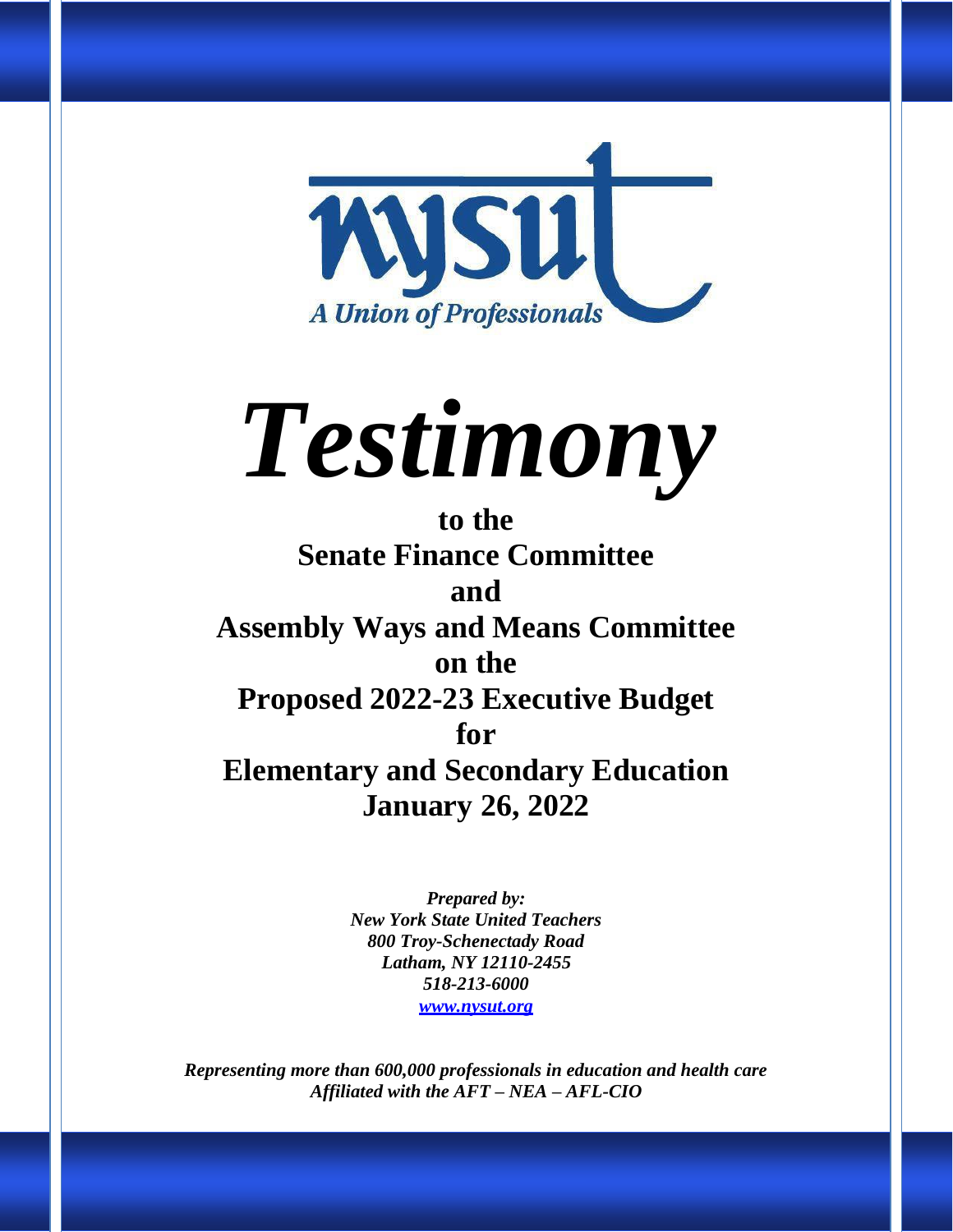*Testimony of Andrew Pallotta, President New York State United Teachers to the Senate Finance Committee Liz Krueger, Chair and Assembly Ways and Means Committee Helene E. Weinstein, Chair on the Proposed 2022-23 Executive Budget for Elementary and Secondary Education January 26, 2022*

Chairperson Krueger, Chairperson Weinstein, honorable members of the Legislature and distinguished staff, I am Andrew Pallotta, President of New York State United Teachers (NYSUT). NYSUT represents more than 600,000 teachers, school-related professionals, academic and professional faculty and staff in higher education, professionals in education, in health care and retirees statewide.

Thank you for the opportunity to testify today on the proposed 2022-23 New York State Executive Budget for Elementary and Secondary Education. I am joined by Michael Mulgrew, President of the United Federation of Teachers.

Today, I appear before you on a zoom screen for the second time, a new reality that we have adapted to since March of 2020. So much has changed since then. However, one thing that has not changed is the fact that our members remain committed to providing the best, safest educational experience for their students.

I want to thank you and your colleagues for the work you did in last year's enacted budget when you made the choice to provide the resources required to keep our children in school. We are still navigating the COVID pandemic and the surging Delta and Omicron variants, but if you had not made the decisions you did in 2021, we would be in a much worse position.

I would also like to thank Majority Leader Schumer and New York's Congressional delegation for the federal COVID relief they were able to secure for our state and its students. These resources, in conjunction with state dollars, have been critical in facilitating the return to in-person learning and student engagement. They have also allowed school districts to provide much needed professional development for teachers, staff and the school related professionals who work hard to create our school communities.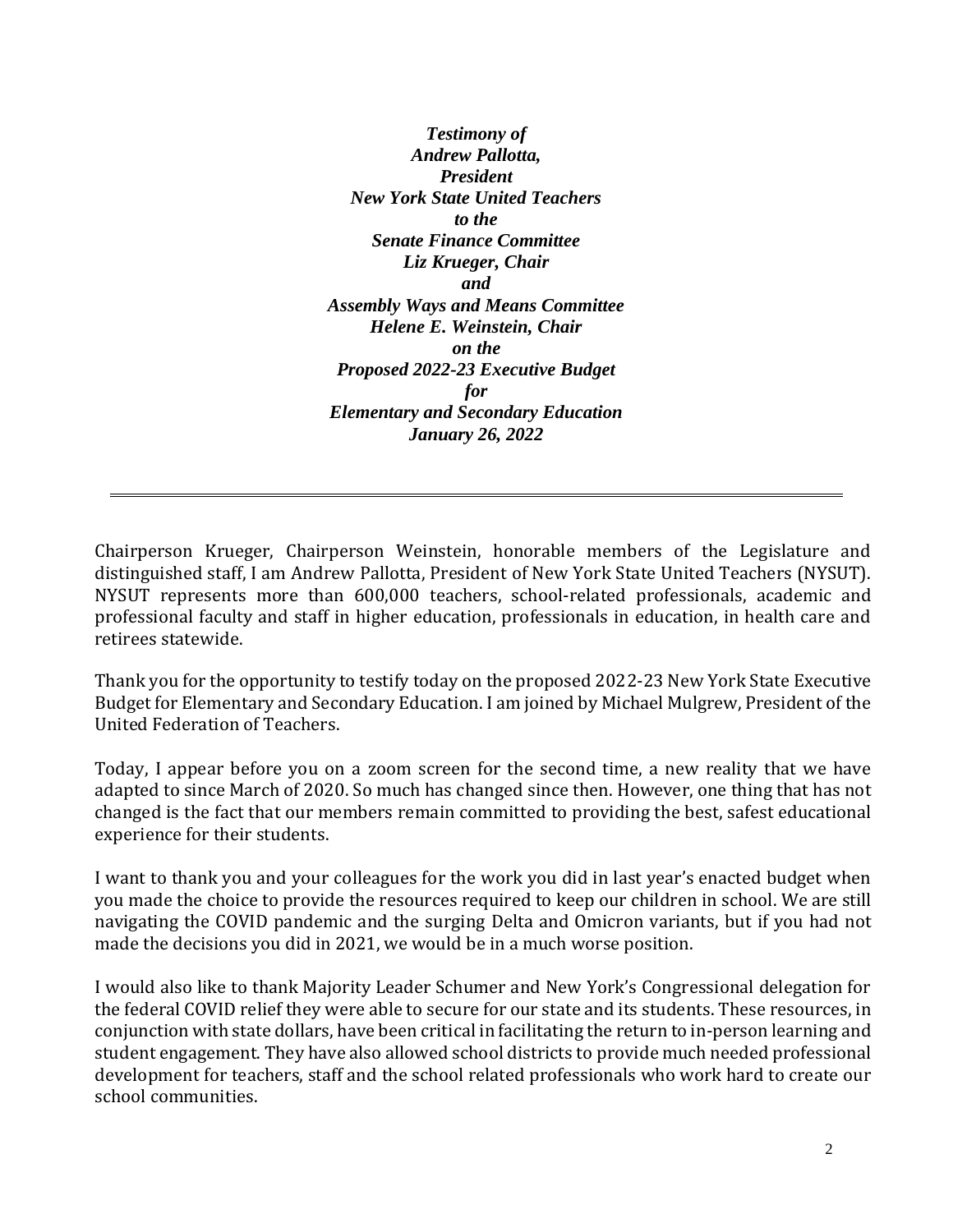I would first like to note how refreshing it is to appear before you today without having to pound the table and discuss how terrible the executive's proposed budget is for education, our students and their schools. Your work last year ― to begin a three-year phase-in of the Foundation Aid formula ― and Governor Hochul's commitment to years two and three of the phase-in ― and to see it in the executive budget proposal ― is a tremendous step forward for education in New York. NYSUT is also happy to see the state's commitment to recruiting, retaining and diversifying the educator workforce. This and other policy areas that are contained both in the executive budget proposal and in the NYSUT Future Forward Taskforce Report, which I have included at the end of my testimony, may serve as a blueprint for moving education forward in our state as we work through COVID and hopefully soon emerge into a post-pandemic environment.

Since March of 2020, the issues around schools being the centers of their communities and having the wrap-around services that students and their families require, such as child nutrition, mental health, and childcare, which we have been discussing for years, have been thrust into the forefront throughout this pandemic. This is the driving force behind the Future Forward Report and is the product of many months of work by NYSUT members from every region of our state. This groundlevel input helps to inform NYSUT's current and future advocacy efforts.

## **Future Forward Report**

The NYSUTs Board of Directors recognized that the last two years have changed the way that people perceive and interact with public schools. Our Board views this as a unique opportunity to develop a path forward that will help ensure that our schools are the centers of our communities. To achieve this goal, we must provide funding, programs and supports for our schools. Our Board of Directors created the Future Forward Taskforce to discuss the issues facing our students, educators and the communities in which they live and work. Many of the issues discussed are not new but have only intensified with COVID and the fight for racial justice.

The Taskforce identified five pillars that must be put in place to ensure that our schools become the centers of their communities and to help our students develop and grow. The pillars are:

- 1 Supporting our public schools as the centers of our communities;
- 2 Supporting students' social and emotional needs;
- 3 Fighting for racial justice;
- 4 De-emphasizing high-stakes testing; and
- 5 Adopting best practices for instruction and access to technology.

NYSUT was pleased to see that many of the items recommended in our report are addressed in the executive budget. My testimony will focus on the areas where changes are needed to ensure that programs or services are best meeting the needs of our students and helping them to move forward from the events of the past two years. We have a unique opportunity to make lasting change to address the complex needs of our students.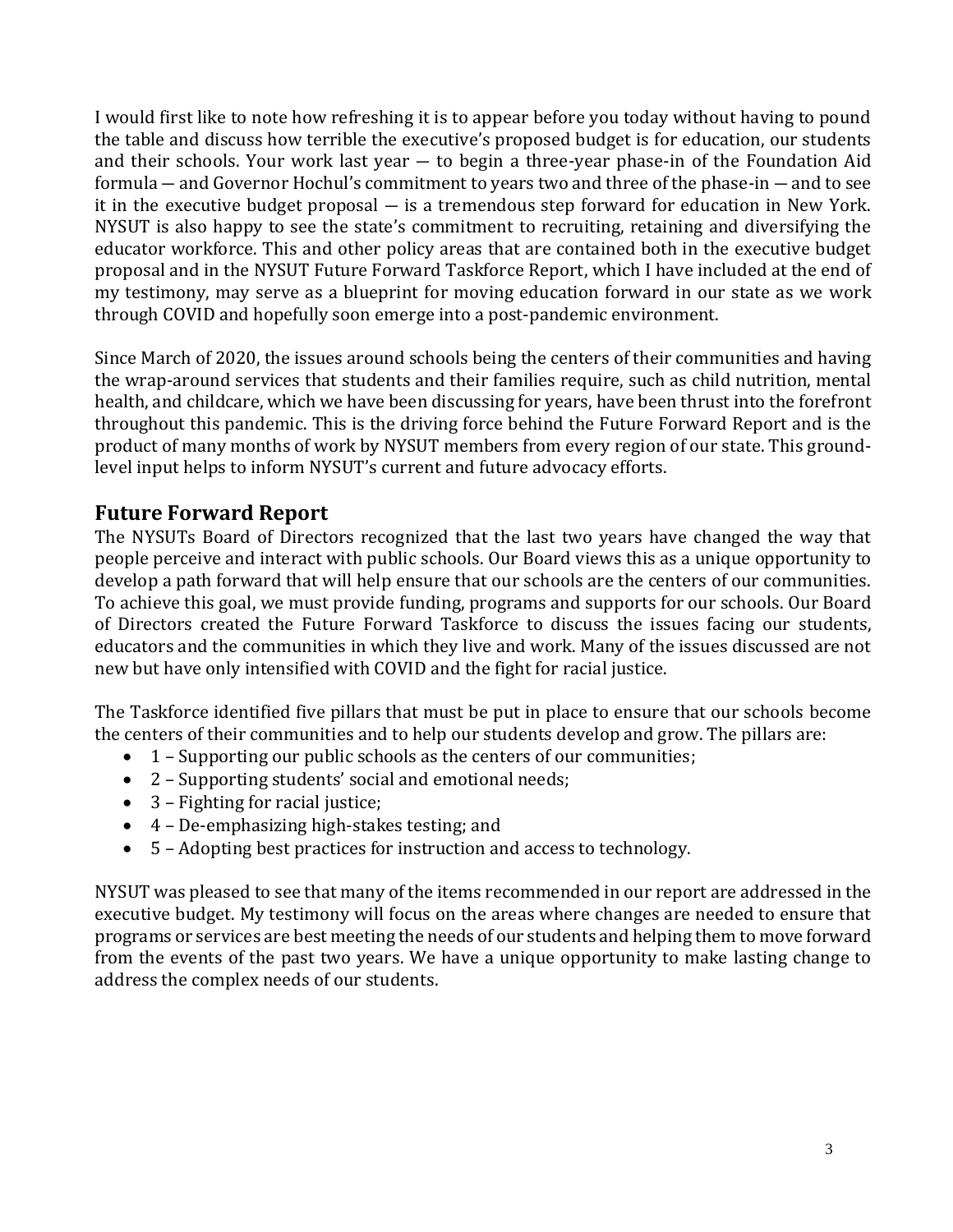# **Pillar 1 – Supporting Our Public Schools as the Centers of Our Communities**

#### *Community Schools*

NYSUT is an ardent supporter of the community school model. Community schools are locally created to provide critical health care, social services and other programming. They provide critical support to those who need it most, and in their neighborhood, so families can easily access the services they need.

In some communities, accessing health and mental health services is challenging. Often, there are not enough providers, so many patients are forced to travel great distances to access care. Throughout the pandemic, our schools were asked to feed students and families, even when these buildings were closed for in-person learning. We heard from many of our members, that the amount of people who showed up was overwhelming and the need was great.

The state should invest some of its federal COVID relief funding and dedicate a portion of the new income it is generating from recently enacted revenue raisers to create additional community schools. This well-proven model fosters meaningful change in the lives of students, their families, and the community at large.

At the heart of this model is a community school director, who is charged with developing, creating and administering the program and its services. The director develops partnerships with community-based organizations, health care providers and others to meet the needs of the school community.

In order to ensure that more communities have access to this model, NYSUT recommends new annual funding of \$100 million in categorical aid be provided in the 2022-23 state budget These funds should be dedicated specifically for the creation of additional community schools and to support the hiring of community school directors/coordinators to lead the critical work of aligning community services with family and student needs. These funds could potentially double the number of districts utilizing the community school model in New York State.

## **Pillar 2 – Supporting Students' Social and Emotional Needs**

#### *Universal Pre-Kindergarten*

New York state funds universal prekindergarten programs through a series of grant programs that are allocated annually to school districts. While the law requires school districts to spend a minimum of 10 percent of these funds on community-based organizations (CBOs) to run these programs, often the entire district's pre-K allocation is distributed to such organizations. This means that while the programs are publicly funded, most of the program is not administered by public school districts. Since the funding is distributed via annually awarded grants, districts do not have an incentive to create capacity within their district to operate these programs.

NYSUT's Future Forward report recommended, and we would urge the Legislature to consider, the consolidation of the UPK grant programs into one modified entitlement program that would automatically provide funding to school districts based upon the children served in a qualified pre-K program. Current state aid formulas work in a similar manner for a variety of programs, including BOCES and special education.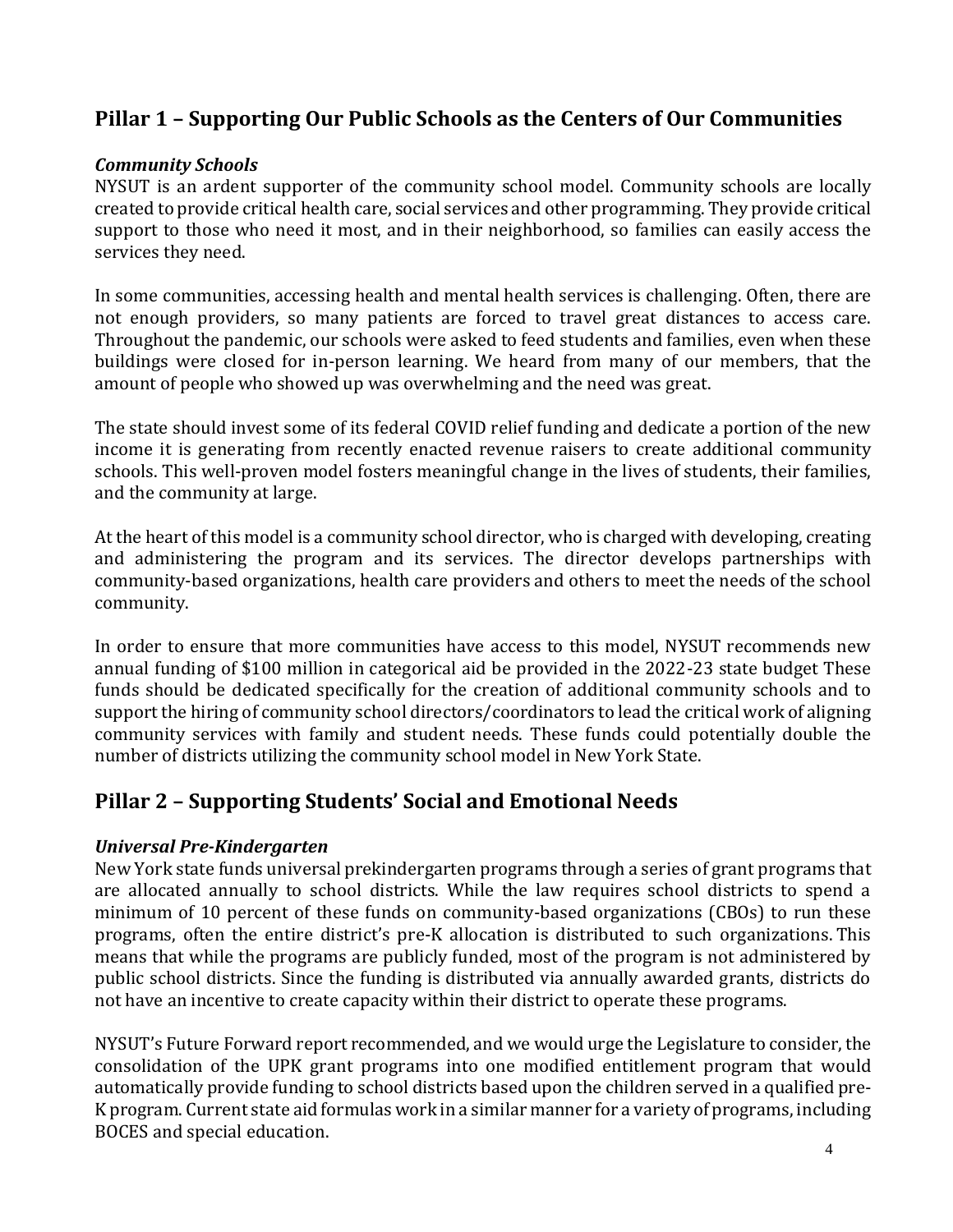#### *Hiring of Critical Staff*

In previous years, we have spoken about the need for school nurses, social workers, school counselors and licensed school phycologists. As we enter the third year of this pandemic, we have all come to realize just how crucial our health and mental health care providers are. I do not think I need to give you any more evidence to support my claims as I am certain that you have witnessed firsthand the impact the pandemic has had in your districts and in our communities. Our students, and our members feel that acutely. NYSUT supports the executive budget proposal for the twoyear matching grant program of \$100 million to address student well-being and learning loss in response to trauma brought on by the COVID-19 pandemic. This grant is to be used for student mental health supports, such as employment of mental health staff or for the creation of programs to address learning loss, such as summer learning, after-school or extended day and year programs for students. While this is a great down payment on work that must be done for our students, educators and the future of this state, we must commit to this in the long-term as we have outlined in the Future Forward Report. Moreover, we ask that the Legislature pass the bills referenced in the report that would allow schools to hire a school nurse for every building, school counselors, school social workers and licensed school psychologist.

To ensure that proper staffing is in place, the Task Force recommends the enactment of the following bills:

- S.1969 (Jackson)/A.5019 (González-Rojas), which requires schools to employ at least one full-time social worker and at least one licensed school psychologist;
- S.831 (Gounardes)/A.7473 (Clark), which requires schools to employ at least one school counselor; and
- S.4782 (Jackson)/A.666 (Cahill), which will ensure that all public school districts and boards of cooperative educational services employ at least one registered professional nurse in each school building.

#### *School Nurses and the Healthcare Worker Bonus*

The executive budget includes \$1.2 billion for a health care worker bonus program to recognize the invaluable dedication that health care workers have demonstrated throughout the pandemic. We know that our health care workers are exhausted and overextended. As budget negotiations continue, we urge the Legislature to ensure that school nurses are included in this program and are eligible for this bonus. School nurses are often overlooked because of their place of employment. They make a fraction of what nurses employed in traditional health care settings can earn.

Our school nurses are stretched thin and are often the only nurse working in a school building. In many instances, there is a single nurse splitting time in several schools. They are responsible for hundreds or even thousands of students. COVID only highlighted the critical role that school nurses play. Ensuring that they are eligible for this bonus would be a first step in recognizing their critical work.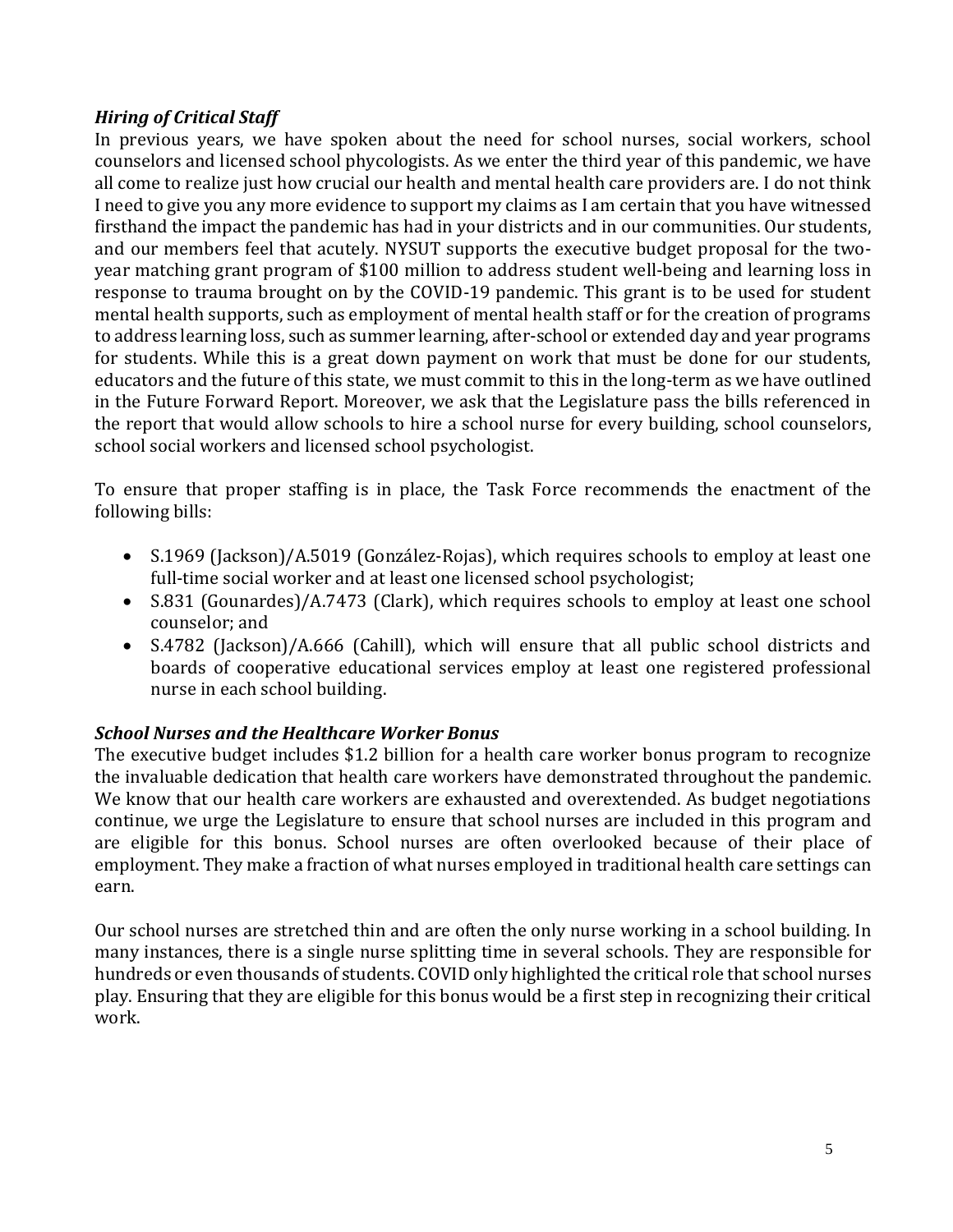# **Pillar 3 – Fighting for Racial Justice**

#### *Teacher Diversity*

NYSUT looks forward to working with you, your colleagues and the governor over the next couple of months as you work to enact the state budget before the April 1 deadline. There are many wonderful programs contained in the Aid to Localities bill, in the Urban Development appropriation language, such as teacher residency programs and paraprofessional career ladders that can be coupled with the initiatives mentioned in the Future Forward Report, such as NYSUT's long-standing Take a Look at Teaching initiative and Implicit Bias Training program, which you helped to seed via a \$1 million grant last year. That program is up and running, with 64 trainers conducting trainings across the state. This year, we are asking for your assistance in expanding this worthwhile endeavor with a \$2 million grant.

NYSUT is supportive of the teacher opportunity corps program and SED's request of \$5 million to support this initiative. This program provides prospective teachers who need additional support in addressing learning needs and other issues that interfere with their academic performance. The teacher opportunity corps program increases the participation rate of historically underrepresented and economically disadvantaged individuals in the teaching profession. NYSUT strongly believes this program is key to diversifying the profession.

## **Pillar 4 – De-emphasizing High-Stakes Testing**

Task Force members stressed the need to return the joy of learning by removing the punitive consequence of testing for both students and their teachers.

#### *APPR*

As I speak to you today, students around the state are about to enter the spring testing season and their third COVID pandemic testing season. Can you imagine the stress? Members of the Future Forward Taskforce shared stories of students who had trouble holding pens and pencils because they had been on tablets for the prior 18 months. These tests must be reworked to be developmentally appropriate and to meet the students' needs. These tests must be de-linked from educator evaluations or APPR, and from receivership, which I will speak to shortly.

On the issue of APPR, NYSUT is once again asking the Legislature and the executive to grant a oneyear pause in the exercise of the APPR process. As students return to in-person learning, we should focus on directing resources and staff time to help create a smooth transition for students.

#### *Repeal Receivership*

NYSUT strongly supports collaborative strategies to turnaround struggling schools through the engagement of all stakeholders and school communities. The ill-conceived receivership law, enacted in 2015, labels schools and educators as failing and does little to improve the schools. The path to improving struggling schools includes funding for comprehensive services for students and families.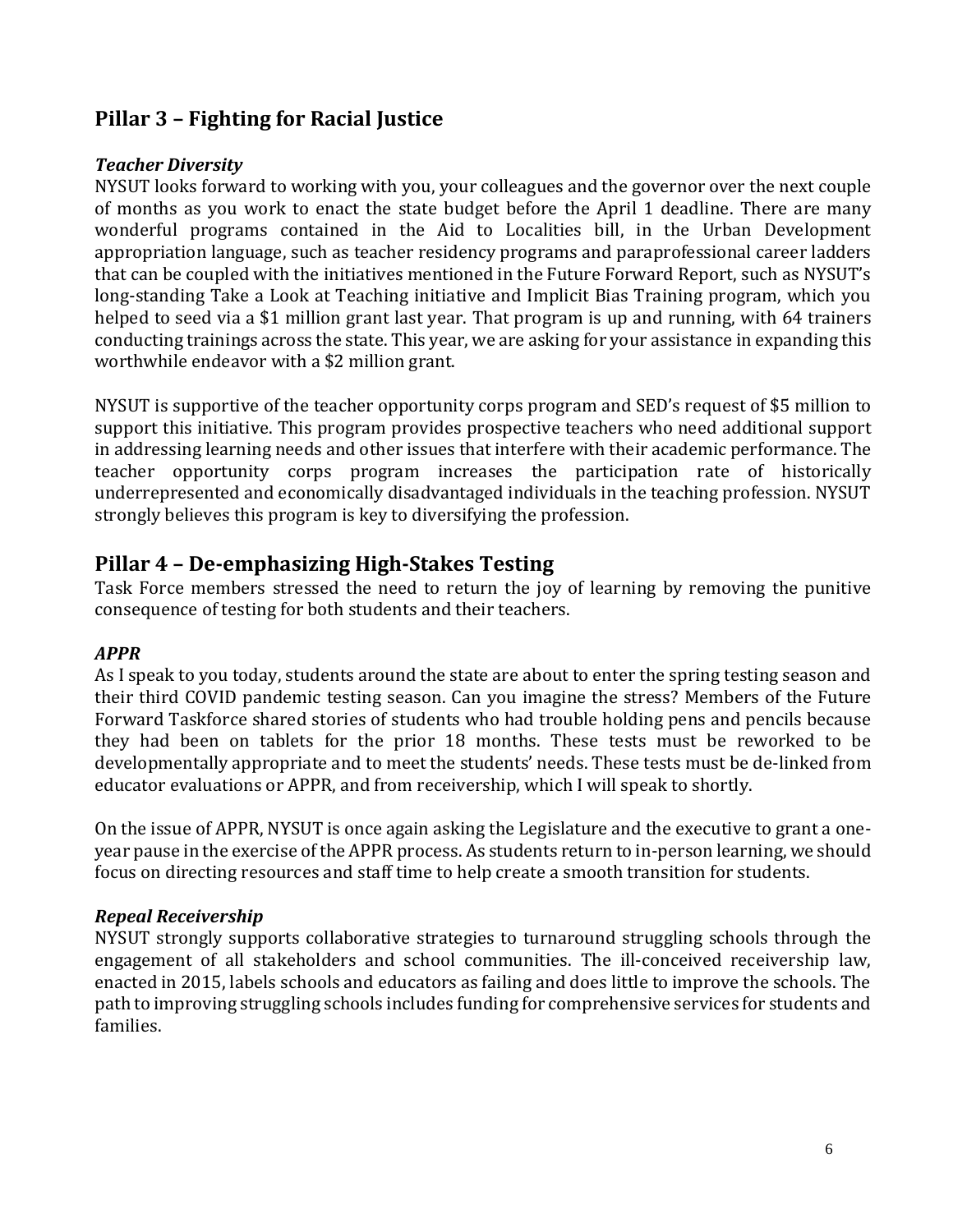Schools in receivership serve high-needs populations including, English language learners, students with special needs and students living in temporary housing. These students have complex needs that require more intensive services than can be provided by an educator in a classroom school setting. This program is not required by the federal government and does little to improve the lives of our students and communities. The state must provide funding so that these schools can offer the supports and services to benefit students and improve the academic standing of the school.

Although these schools serve our most vulnerable populations, the reality is that in the past, the state has not provided the adequate funding required to provide these students their constitutional right to a sound, basic education. A lack of funding has hindered these schools' ability to provide the academic and social-emotional learning supports necessary to help these students succeed.

| <b>School District</b> | <b>Number of Receivership</b><br><b>Schools</b> |
|------------------------|-------------------------------------------------|
| <b>NYC</b>             | 12                                              |
| <b>Buffalo</b>         | 3                                               |
| Rochester              | 14                                              |
| Syracuse               | $\overline{2}$                                  |
| Yonkers                |                                                 |
| <b>Troy</b>            |                                                 |
| Hempstead              | 2                                               |
| Albany                 | $\mathfrak{D}_{1}^{(1)}$                        |
| Schenectady            |                                                 |
| Binghamton             |                                                 |
| Poughkeepsie           |                                                 |

Currently, there are 40 school buildings in Receivership in eleven school districts.

SED has recently been notified by USDOE that they will not receive a waiver and, therefore, New York will be required to produce a new accountability list for the 2022-23 school year. A new Comprehensive Support and Improvement (CSI) list has the potential to greatly increase the number of receivership schools. Based on the most recent data available, there are 228 CSI schools across 82 school districts. All these schools will automatically enter receivership status next year if they are reidentified as CSI schools. CSI schools are the bottom five percent performing schools under the state accountability system metrics which rely heavily on student growth measures and student performance on state tests.

These potential receivership schools represent a cross section of the state. The following are just a sample of districts with CSI schools: AuSable Valley (Clinton County), Salmon River (Franklin County), Coxsackie-Athens (Greene County), Roosevelt (Nassau County), Farmingdale (Nassau County), Rome (Oneida County), Utica (Oneida County), Oswego (Oswego County), Mohonasen (Schenectady County), Longwood (Suffolk County) and Brentwood (Suffolk County). There are currently 82 NYC schools with CSI status. As a result, there is also the significant potential for the number of receivership schools in NYC to greatly expand next year if the receivership program is still in place for 2022-23.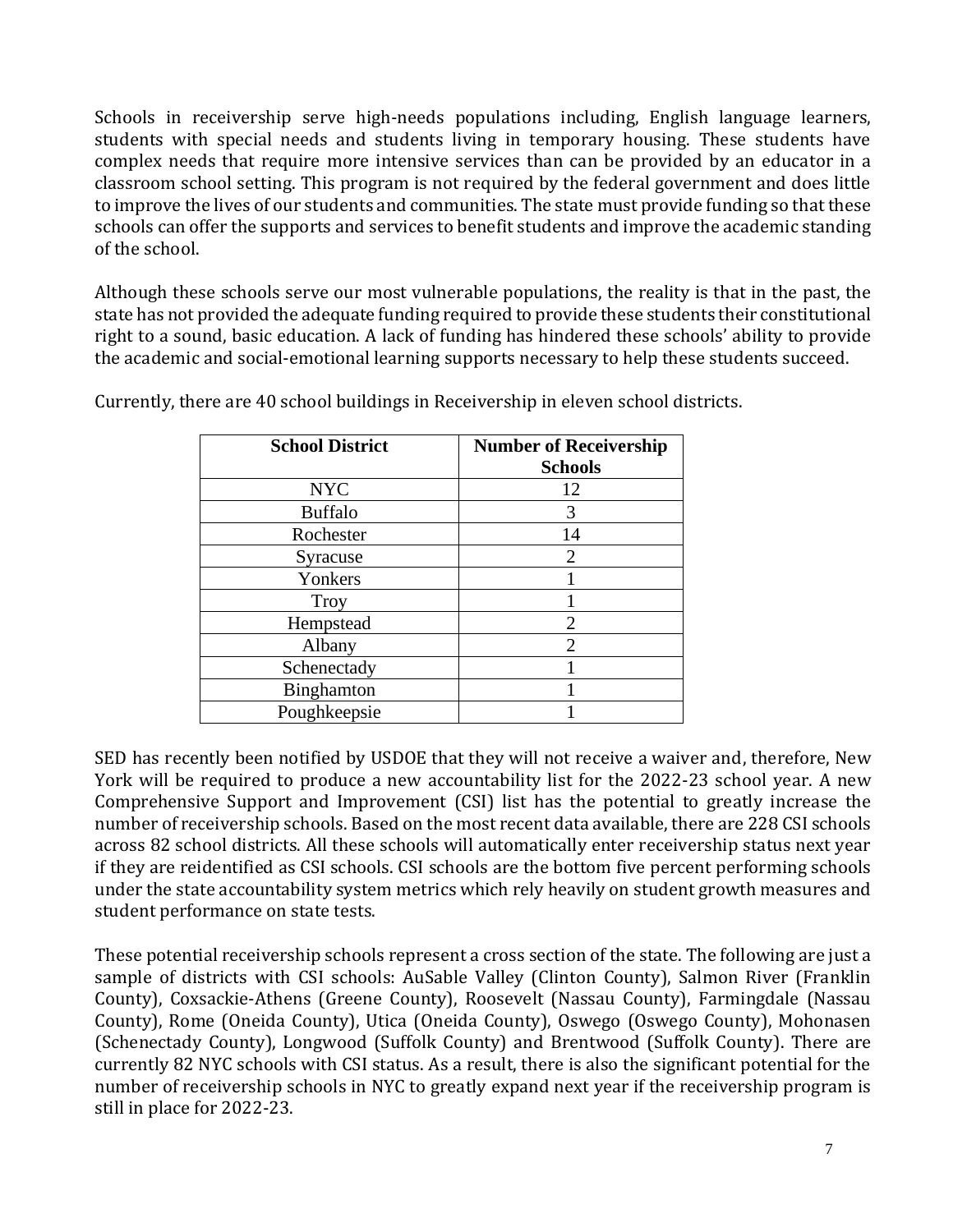We have an opportunity to make meaningful change and repeal a law that has not helped our schools, but rather only labels them as failing. The New York State Education Department has other mechanisms to identify schools in need of improvement. We urge the Legislature to repeal the receivership law.

# **Pillar 5 – Adopting Best Practices for Instruction and Access to Technology**

#### *Teacher Centers*

NYSUT was pleased to see that the executive budget maintains funding for Teacher Centers at \$14.26 million. However, the 125 Teacher Centers across the state require additional funding. Teacher Centers were established by the Legislature to provide locally-determined and ongoing professional development for all educators. They are the only state-funded vehicle guaranteed to support teacher professional development in all school districts, including over 200 high-need schools/districts, BOCES, non-public schools and charter schools.

During the pandemic these centers have provided support to over 500,000 educators, parents and community members. Initially, the centers concentrated on supporting all educators with the transition to online learning, this fit in with the historic mission of teacher centers ― to experiment with the use of multiple instructional approaches and instructional technologies.

As this school year has gotten underway, Teacher Centers are still filling this vital role, yet they are also offering other programs that their local educators have identified as being needed. They are required to annually assess the professional needs of their local educators. So, in addition to instructional technology, many centers are offering programs to sustain effective mentoring, to support struggling learners or to provide the experience necessary for special education teachers.

Teacher Centers also offer programs that support the state's diversity, equity and inclusion initiatives; programs that support the emotional and mental health of students and teachers; and trauma-informed instructional programs, to name just a few.

The Future Forward Task Force members felt strongly about the role Teacher Centers can and should play in helping educators keep abreast of emerging technology used in the classroom. In order to ensure that these centers can keep up with the professional development needs of educators, state support needs to be increased. Funding for these centers has remained flat for several years and is not keeping pace with rising operational costs. Some centers have reported that they will have to resort to cutting positions from full-time to part-time. Other centers have noted that they simply cannot hire or keep staff due to their inability to offer competitive wages. We urge you to restore funding for Teacher Centers to the 2008-09 level of \$40 million so we can continue to support the state's educators and provide them with the tools necessary to educate students, improve student achievement and allow them to hire and retain staff to develop programs.

## **Charter Schools**

Charter schools were created to serve as laboratories for the development, refinement and creation of innovative and effective educational best practices to be shared with public schools. While well intended, charter schools share very little with regard to best practices and have become a financial burden on school districts.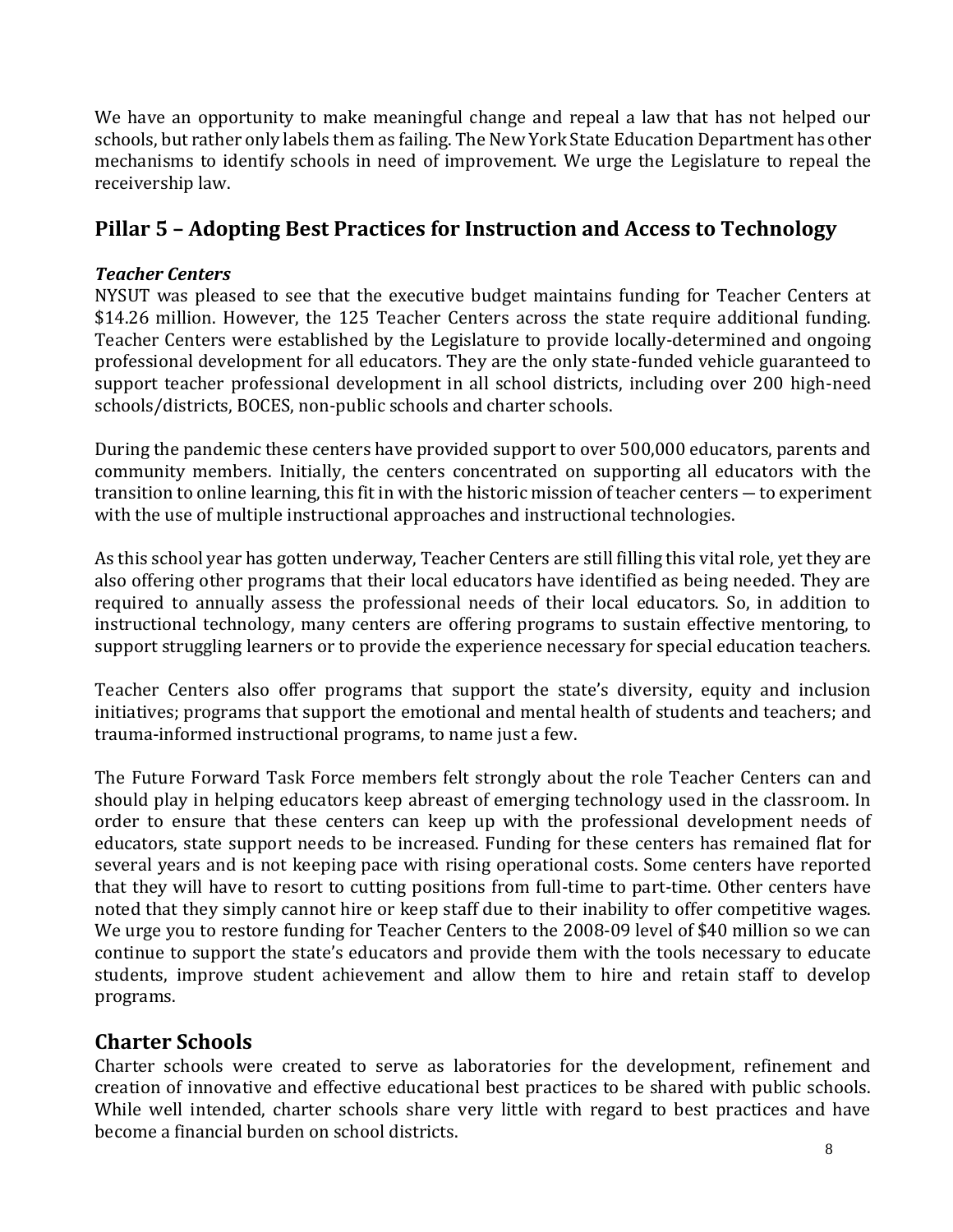#### *Saturation and Financial Burden*

In New York State, there are twenty school districts where more than five percent of their total enrollment attends a charter school. In the five-year period between 2016/17 and 2021/22, these twenty districts have increased their payments to charter schools by \$1.4 billion ― a 73 percent increase. In NYC, charter school payments increased by \$1.2 billion, or 76 percent during this fiveyear period. These figures reflect state mandated tuition payments to charter schools, but not rental payments. This increase in payments to charter schools was driven by both increased charter enrollment and increases in charter school tuition.

To put these charter school payment increases into context, when you compare the increase in charter school payments to the increase in Foundation Aid provided to these twenty districts over the same five-year period, in NYC alone, Foundation Aid has increased by \$1.5 billion during the past five years, whereas charter school tuition payments increased by \$1.2 billion. As a result, over 83 percent of the Foundation Aid increase in NYC over the past five years had to be used to pay for the increase in charter school tuition payments.

A similar situation exists when looking at all twenty districts. In total, Foundation Aid increased by \$1.9 billion in these twenty districts. Total charter school tuition payments increased by \$1.4 billion during that five-year period. Just under three quarters of the increase in Foundation Aid over the past five years had to be used to pay for the increase in charter school tuition payments in these districts.

|                       | <b>Increase in Foundation Aid</b> |                       |                       | <b>Increase in Charter School Payments</b> |                        |                      |                        |          |
|-----------------------|-----------------------------------|-----------------------|-----------------------|--------------------------------------------|------------------------|----------------------|------------------------|----------|
|                       |                                   |                       |                       |                                            | 2016-17                |                      | Increase In            |          |
|                       | 2016-17                           | 2021-22               | Increase In           | %                                          | Payments to            | 2021-22 Payments to  | Payments to            | %        |
|                       | <b>Foundation Aid</b>             | <b>Foundation Aid</b> | <b>Foundation Aid</b> | Increase                                   | <b>Charter Schools</b> | Charter Shools (Est) | <b>Charter Schools</b> | Increase |
| <b>HEMPSTEAD</b>      | \$79,511,466                      | \$114,592,107         | \$35,080,641          | 44%                                        | \$22,586,744           | \$55,800,000         | \$33,213,256           | 147%     |
| LACKAWANNA            | \$24,402,207                      | \$31,751,481          | \$7,349,274           | 30%                                        | \$8,902,748            | \$12,214,250         | \$3,311,502            | 37%      |
| <b>BUFFALO</b>        | \$494,327,488                     | \$585,432,636         | \$91,105,148          | 18%                                        | \$106,377,849          | \$144,911,612        | \$38,533,763           | 36%      |
| <b>ROCHESTER</b>      | \$406,899,143                     | \$486,514,073         | \$79,614,930          | 20%                                        | \$69,211,715           | \$106,956,813        | \$37,745,098           | 55%      |
| <b>ALBANY</b>         | \$68,254,008                      | \$92,081,099          | \$23,827,091          | 35%                                        | \$31,725,154           | \$36,733,689         | \$5,008,535            | 16%      |
| <b>TROY</b>           | \$39,960,374                      | \$48,257,712          | \$8,297,338           | 21%                                        | \$8,383,035            | \$11,800,000         | \$3,416,965            | 41%      |
| <b>SYRACUSE</b>       | \$259,189,911                     | \$307,120,163         | \$47,930,252          | 18%                                        | \$19,736,478           | \$33,122,048         | \$13,385,570           | 68%      |
| <b>ROOSEVELT</b>      | \$33,592,371                      | \$46,544,905          | \$12,952,534          | 39%                                        | \$4,476,696            | \$7,800,000          | \$3,323,304            | 74%      |
| <b>LANSINGBURGH</b>   | \$18,707,531                      | \$24,375,744          | \$5,668,213           | 30%                                        | \$1,250,019            | \$2,042,873          | \$792,854              | 63%      |
| <b>RIVERHEAD</b>      | \$13,841,582                      | \$29,969,278          | \$16,127,696          | 117%                                       | \$4,036,216            | \$9,074,590          | \$5,038,374            | 125%     |
| <b>UNIONDALE</b>      | \$28,746,593                      | \$48,803,311          | \$20,056,718          | 70%                                        | \$4,453,052            | \$12,590,000         | \$8,136,948            | 183%     |
| <b>UTICA</b>          | \$86,835,643                      | \$116,272,669         | \$29,437,026          | 34%                                        | \$3,562,918            | \$8,152,290          | \$4,589,372            | 129%     |
| <b>MOUNT VERNON</b>   | \$68,291,083                      | \$79,154,915          | \$10,863,832          | 16%                                        | \$6,658,253            | \$8,175,000          | \$1,516,747            | 23%      |
| <b>CHEEKTOWAGA</b>    | \$7,953,319                       | \$11,644,922          | \$3,691,603           | 46%                                        | \$1,344,908            | \$1,680,000          | \$335,092              | 25%      |
| <b>WATERVLIET</b>     | \$11,782,866                      | \$14,435,457          | \$2,652,591           | 23%                                        | \$615,053              | \$901,000            | \$285,947              | 46%      |
| <b>MENANDS</b>        | \$379,446                         | \$806,305             | \$426,859             | 112%                                       | \$132,002              | \$310,176            | \$178,174              | 135%     |
| <b>GREEN ISLAND</b>   | \$2,118,991                       | \$2,460,688           | \$341,697             | 16%                                        | \$170,830              | \$245,000            | \$74,170               | 43%      |
| <b>ELMIRA</b>         | \$58,282,655                      | \$66,847,847          | \$8,565,192           | 15%                                        | \$2,667,573            | \$5,000,000          | \$2,332,427            | 87%      |
| <b>RENSSELAER</b>     | \$8,450,291                       | \$10,559,732          | \$2,109,441           | 25%                                        | \$248,753              | \$575,000            | \$326,247              | 131%     |
| <b>INEW YORK CITY</b> | \$7,116,450,590                   | \$8,629,985,276       | \$1,513,534,686       | 21%                                        | \$1,660,776,298        | \$2,923,141,617      | \$1,262,365,319        | 76%      |
| <b>Total</b>          | \$8,827,977,558                   | \$10,747,610,320      | \$1,919,632,762       | 22%                                        | \$1,957,316,294        | \$3,381,225,958      | \$1,423,909,664        | 73%      |

#### Districts with more than 5% of students enrolled in charter schools

Charter School Payments as a Percent of Foundation Aid increase (NYC only)

Charter School Payments as a Percent of Foundation Aid increase (All 20 Districts)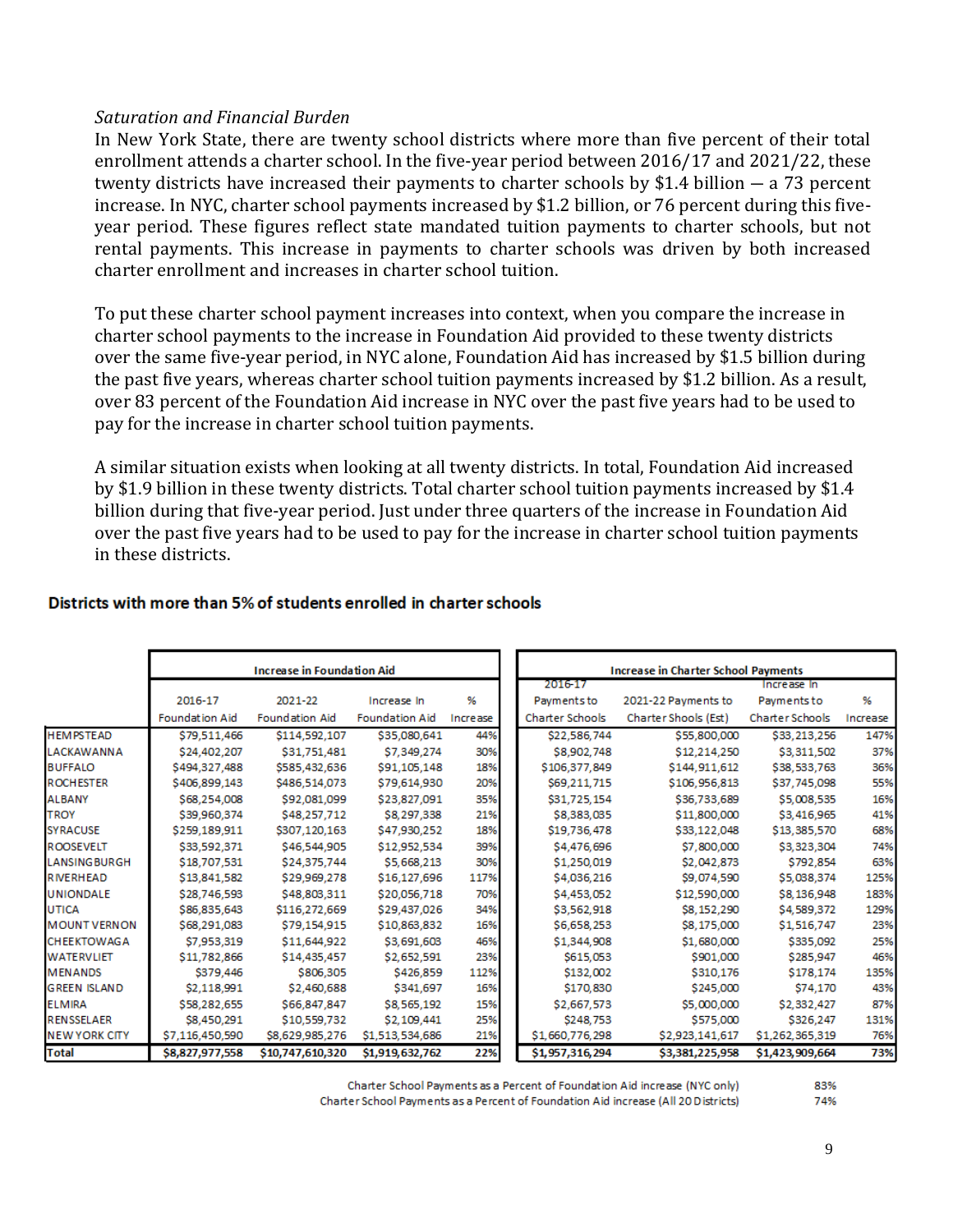The state should not continue to force school districts to absorb the fiscal impact of charter schools in their community at the expense of neighborhood schools that continue to educate many at-risk students.

You have worked to deliver education funding and Foundation Aid to your local school districts, only to have it usurped by charter school operators who serve a fraction of the children that are served by the neighborhood public schools. This year, the executive budget proposal includes \$185 million (a 4.7 percent increase) in supplemental basic tuition payments to charter schools and \$100 million in charter facilities aid. Under existing law, local school districts are on the hook for any additional payments.

NYSUT urges the Legislature to again pass legislation to require the state to pay the entire cost of the of the charter school, and to reimburse any other costs that the local school district incurs in the current year, not on a one-year lag, so that the public school district is not depriving their students for the benefit of the charter school.

#### *Authorization Process*

NYSUT strongly opposes the bifurcated system whereby both the Board of Regents and the SUNY Board of Trustees approve and renew charter school applications. The current system does not allow the Board of Regents to have the final authority to approve or renew charter school applications when SUNY is the authorizing entity. SUNY has shown disregard for the law and the high educational standards enforced by the New York State Board of Regents.

NYSUT has a long history of calling for legislation to establish the Board of Regents as the sole authorizer responsible for charter school applications, renewals and revisions. Actions taken by the SUNY Trustees call into question their ability to adhere to standards and the charter school law. SUNY approved the charter applications for two schools on Long Island. Applications for which the community was strongly opposed, and the Board of Regents recommended abandoning. In light of these actions, NYSUT is calling for the passage of S.7666-A (Liu)/A.8801 (Benedetto), to ensure that the Board of Regents has final approval authority over all proposed and renewed charter schools.

By having the Board of Regents ― the body created by the New York State Constitution to oversee all educational activities within the state  $-$  as the sole responsible authorizer and the entity with final approval authority over proposed and renewed charter applications, the oversight process will not only be transparent, but it will also be consistently applied and enforced. It will also ensure that charter schools throughout the state are held to uniform review standards.

NYSUT firmly believes the SUNY Board of Trustees' decision to accept certain charter school applications, over the objections of the Board of Regents, does not follow the spirit or intent of the Charter School Act law.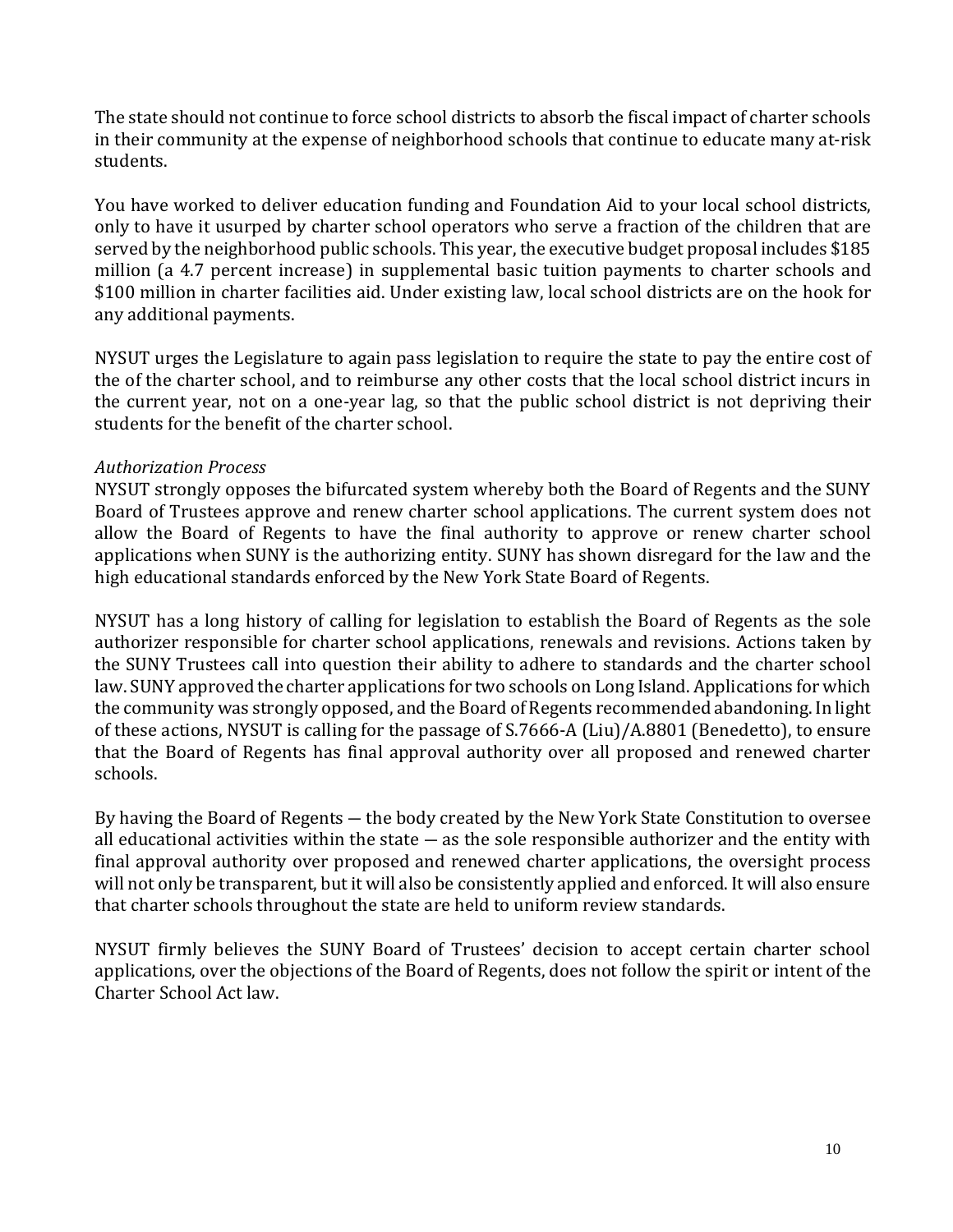#### *Grade Expansion Loophole*

The charter industry continues to use loopholes in the Charter School Act law to circumvent the statutory cap on charter schools by expanding their grades and creating entirely new schools that were never part of their approval process. To maintain the integrity of the existing statutory cap, the state must restrict grade expansions of these schools and thoroughly examine the fiscal and programmatic implications such new grades would have on the public school district. We strongly urge the Legislature to pass S.676 (Mayer) and A.5117 (Benedetto), which closes the loophole and restricts the charter industry from expanding their grade levels.

#### *Under-Enrollment of Certain Student Populations*

In addition, the charter industry must comply with the law and serve the very population they were charged to educate, students who are at-risk of academic failure. Many charter operators in all regions of the state continue to under-enroll students with disabilities, English language learners and students in temporary housing. Grade expansions should not be approved in any revision or renewal of charter schools if they are not in compliance with the law. Section 2850 of the education law states these schools must "increase learning opportunities for all students, with special emphasis on expanded learning experiences for students who are at-risk of academic failure."

| The Charter Industry Under-Enrolls ELLs |                             |                                                            |  |  |  |  |
|-----------------------------------------|-----------------------------|------------------------------------------------------------|--|--|--|--|
|                                         | <b>Local Charter School</b> | <b>Local School District</b><br><b>Traditional schools</b> |  |  |  |  |
| <b>Buffalo United CS</b>                | 6%                          | 18%                                                        |  |  |  |  |
| 19 years in operation                   |                             |                                                            |  |  |  |  |
| <b>Albany Community CS</b>              | 0%                          | 11%                                                        |  |  |  |  |
| 16 years in operation                   |                             |                                                            |  |  |  |  |
| <b>Syracuse Southside Academy CS</b>    | 6%                          | 18%                                                        |  |  |  |  |
| 20 years in operation                   |                             |                                                            |  |  |  |  |
| <b>Rochester Genesee Community CS</b>   | 5%                          | 16%                                                        |  |  |  |  |
| 21 years in operation                   |                             |                                                            |  |  |  |  |

| The Charter Industry Under-Enrolls Students with Disabilities  |                             |                                                            |  |  |  |  |
|----------------------------------------------------------------|-----------------------------|------------------------------------------------------------|--|--|--|--|
|                                                                | <b>Local Charter School</b> | <b>Local School District</b><br><b>Traditional schools</b> |  |  |  |  |
| <b>Buffalo United CS</b><br>19 years in operation              | 11%                         | 23%                                                        |  |  |  |  |
| <b>Albany Community CS</b><br>16 years in operation            | 1%                          | 15%                                                        |  |  |  |  |
| <b>Syracuse Southside Academy CS</b><br>20 years in operation  | 12%                         | 21%                                                        |  |  |  |  |
| <b>Rochester Genesee Community CS</b><br>21 years in operation | 8%                          | 22%                                                        |  |  |  |  |

These systemic problems in the charter industry must be addressed and operators must come into compliance with the education law prior to authorizers approving additional charter applications, expanding grade levels and the state lifting the cap.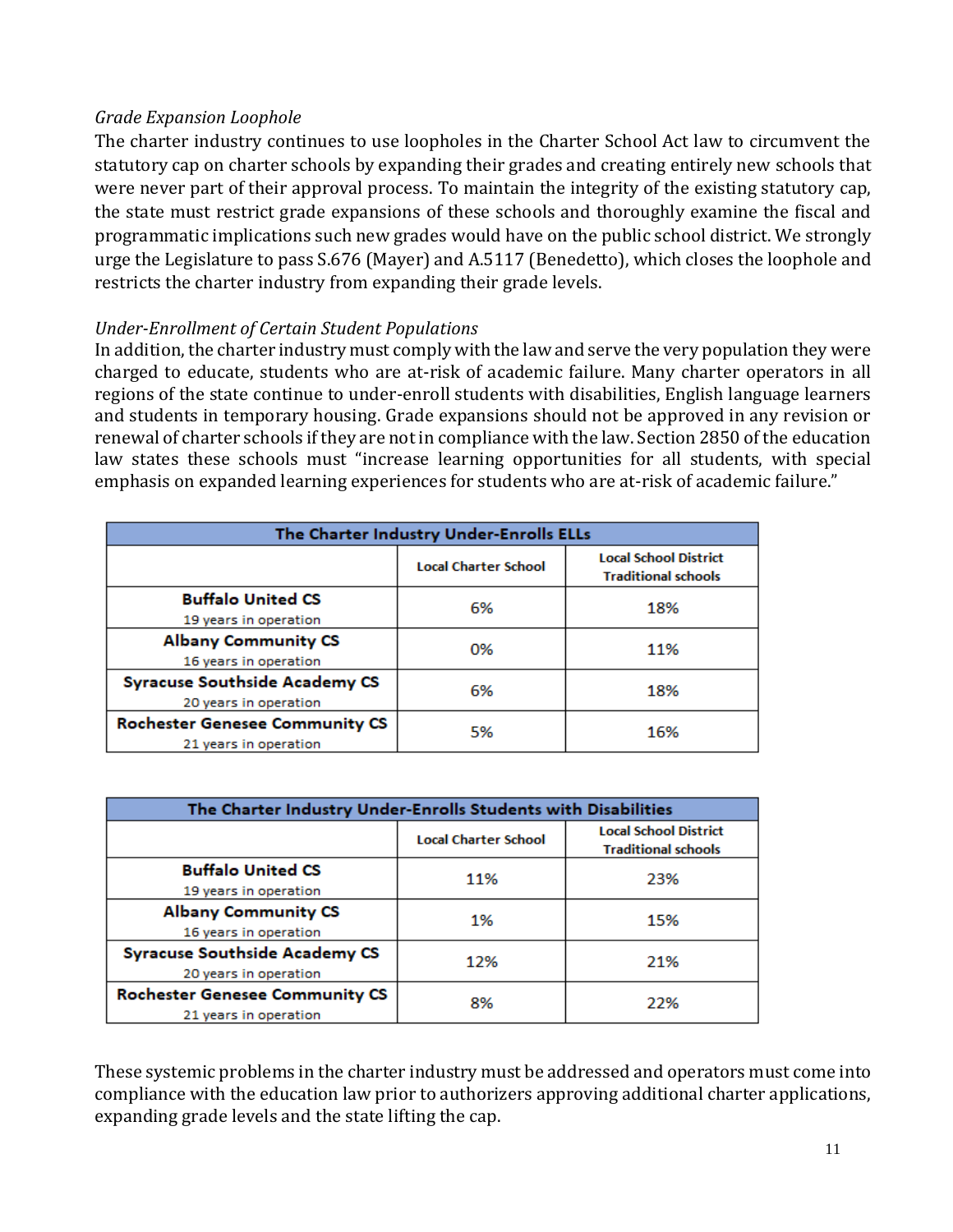## **BOCES and Career and Technical Education (CTE)**

Career and Technical Education (CTE) programs continue to standout as global economic demands impact our nation. CTE provides a learning environment that can lead to a rigorous career-aligned learning experience. Students who enter these programs and graduate are prepared to pursue a four-year college degree or immediately enter the workforce. For many students, being able to work part-time in their field while attending college allows them to support themselves and their families as they pursue their college degree.

These programs must remain current and relevant as workforce and economic trends change and businesses continue to demand knowledgeable and prepared workers. It is important to note that many CTE programs have been designed in collaboration with local businesses. For several years, there has been statewide increases in the number of students enrolled in CTE programs. CTE professionals have stepped up to the challenges the pandemic has posed. Fully-funding CTE is essential for the success of these programs.

The current aid formula for BOCES programs, including CTE has not increased since 1990. The state only provides aid for the first \$30,000 of a BOCES' instructor's salary. Special Services Aid provides state support for CTE programs in the Big 5 School Districts for grades 10-12. As of 2021, the formula's starting point is \$3,900 per pupil, which is then multiplied by an aid ratio based on the school district's combined wealth aid ratio, bringing the actual amount of aid per pupil to approximately \$3,100 in our upstate city districts, approximately \$2,100 per pupil aid in Yonkers and a mere \$1,400 per pupil aid in New York City.

BOCES did not receive any federal money, including funding from the American Rescue Plan Act (ARP) since this goes directly to school districts. In addition, there is not additional funding coming to BOCES from the state via Foundation Aid since this also goes to the school districts. The Legislature should enact S.919 (Mayer)/A.5190 (Benedetto), to significantly sustain, expand and provide high-quality BOCES programs, including CTE programs throughout the state. This legislation increases the aidable salary for BOCES educators, including CTE educators, from \$30,000 to the statewide average and replaces the outdated \$3,900 Special Services Aid ceiling with the district's Foundation Aid, which reflects current costs. In addition, by enacting this legislation, BOCES and other statewide CTE programs could recruit and retain educators.

The state should also update Special Services Aid to include ninth grade to align these types of programs with the Regents' adoption for multiple pathways to graduation.

In addition, we strongly support the inclusion of BOCES as an entity that is eligible to receive the mental health grants in the executive budget. As noted earlier, BOCES did not receive federal ARP funds and the only way to access the state funds is to match them with federal ARP money, which BOCES are excluded from receiving. We strongly urge the Legislature to allow BOCES to access this critical funding.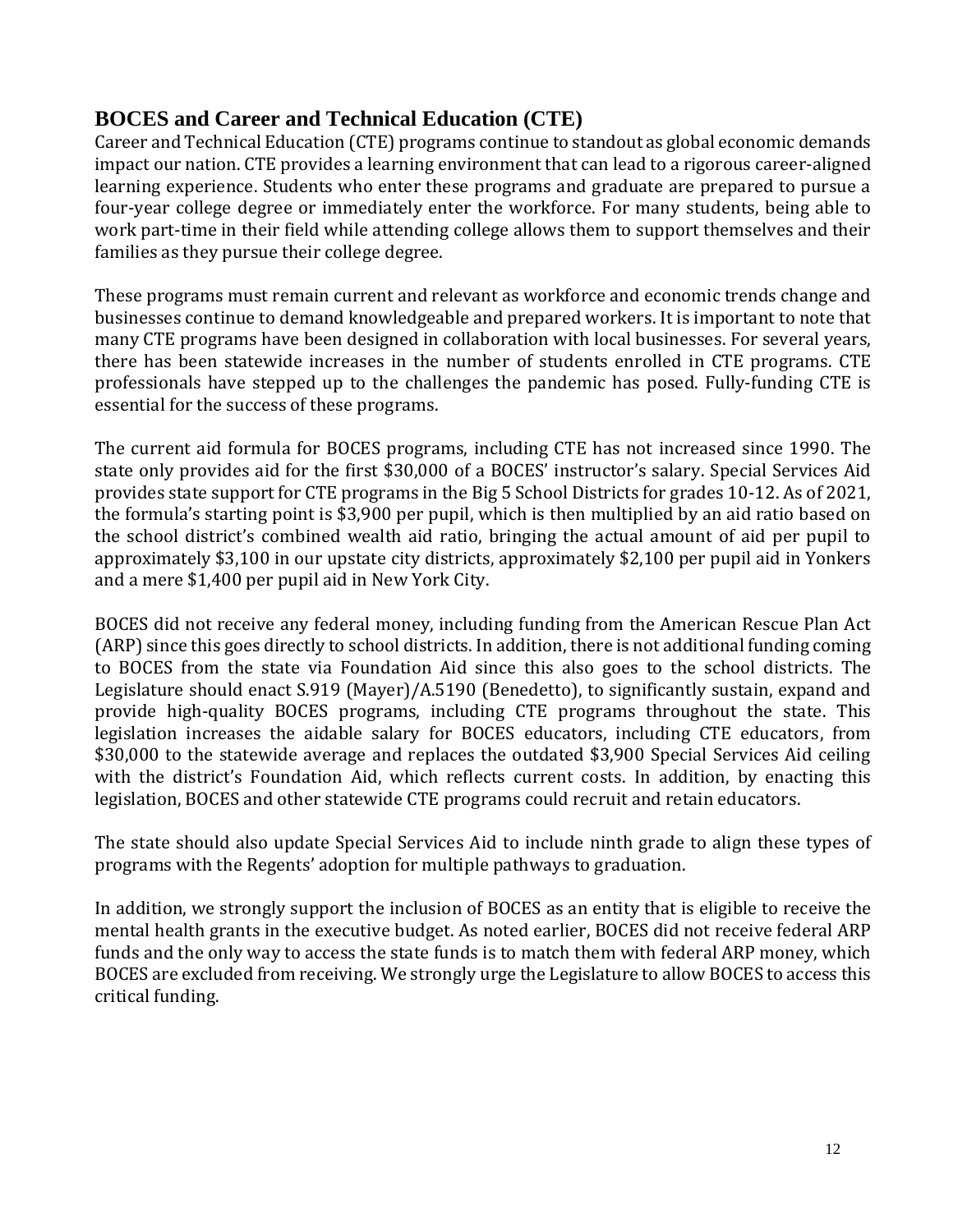## **Final Cost Report and Transportation Contract Flexibility**

The executive budget proposes to eliminate penalties for districts that have a ministerial or noncriminal errors in their final cost reports or transportation contracts. This issue looms large in school districts where these errors are made. To prevent catastrophic funding shortfalls in these districts, the Legislature typically addresses these issues in a piecemeal fashion each year. We applaud Governor Hochul for including these provisions in her executive proposal, as these oversight and minor paperwork errors made by adults ultimately impact the students and the taxpayers of the district the most. We would ask that minor technical changes be made to the proposal as there is no longer a prior-year aid claim process as that was abolished in last year's enacted budget. We also ask that some process be developed for districts that are already in the process of having funds clawed back by the state.

## **School Meals Transfer**

NYSUT opposes the executive budget proposal that would transfer the administration of the many complex federal school meal and child nutrition programs from the State Education Department (SED) to the Department of Agriculture and Markets. SED is well-equipped to handle this responsibility and should remain in this position. Any transfer of these services could disrupt the delivery, distribution and payments for school meals throughout our state. SED has developed the custom systems, expertise and regulatory fluency with the federal programs, and already works in partnership with the Department of Agriculture and Markets and every school district within the state to successfully administer nearly \$1.4 billion in federal child nutrition aid.

# **Special Schools**

NYSUT members work in Special Act, 853, and 4201 Schools, as well as 4410 Programs throughout our state, educating and working with some of the most medically and socially/emotionally frail students in our communities. The students that are served by these schools and programs would not be served by traditional neighborhood schools and these schools and programs are not warehouses for these students. The dedicated educators who work in these settings, and their students, require additional services and resources. While we were disheartened to see that the governor vetoed legislation that would have indexed the rate of growth to that of traditional public schools, we are hopeful that the Legislature and the executive will deliver the 11 percent COLA that Governor Hochul referenced in both the veto message and her budget book. Both non-public and charter schools are receiving year-over-year rate increases that far exceed those given to students attending special schools, we would ask the Legislature to again consider the indexing of the tuition rate of these schools in this year's budget to at least be equal to that of neighborhood public schools.

## **Native Schools**

NYSUT is very happy to see a commitment in the executive budget that provides much needed capital for state schools that educate Haudenosaunee students in partnership with the Salmon River Central School District, the Niagara Wheatfield Central School District and the LaFayette Central School District. NYSUT members that work with these native students have reached out to me personally, and we are very happy to support this effort to make these schools safe and welcoming for their students.